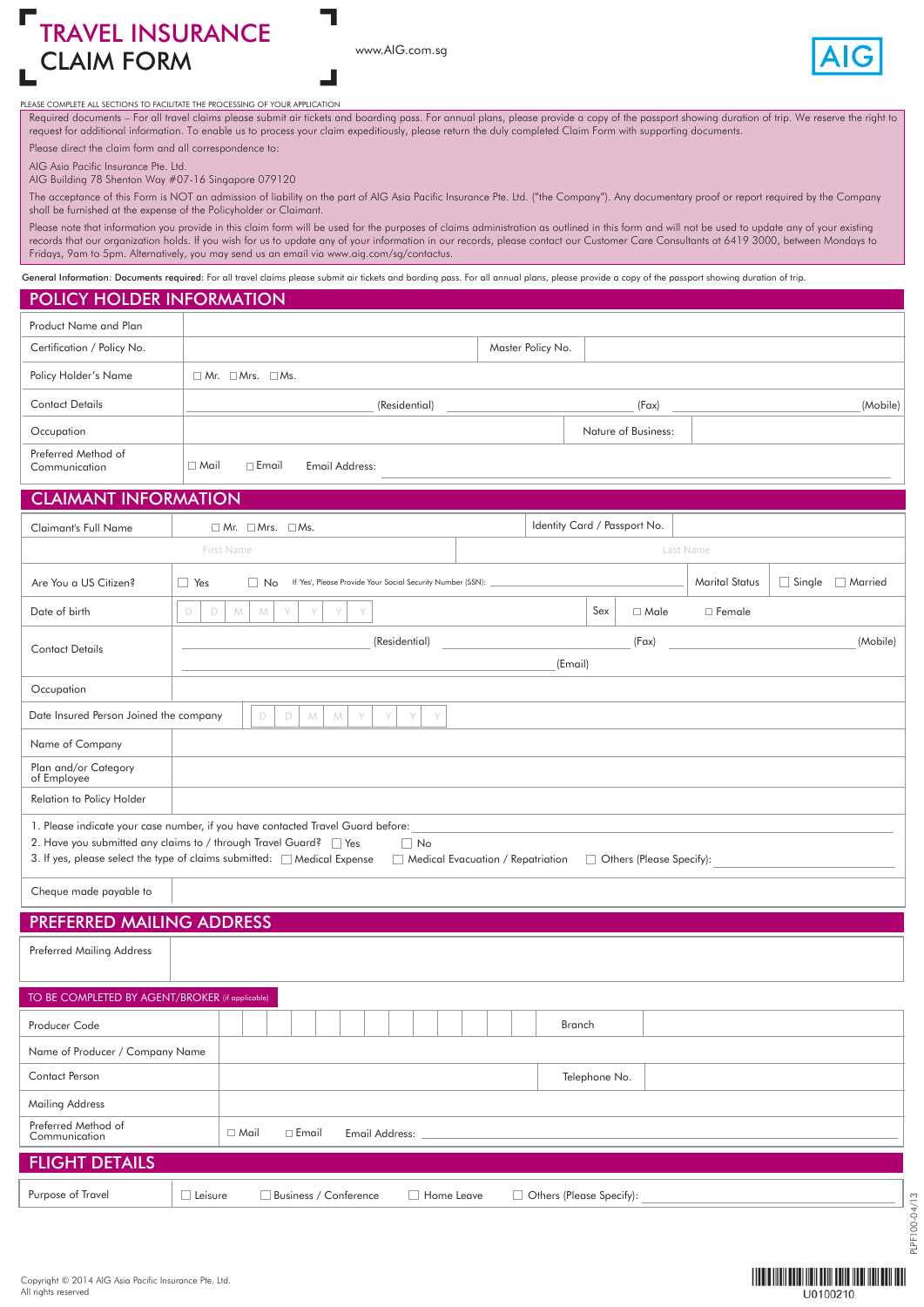| If yes, please advise the amount settled by the credit card:<br>Hour<br>$\cdot$ Minutes<br>$\Box$<br>Date & Time of Departure from Singapore<br>M<br>M<br>D<br>$\Box$ PM<br>$\Box$ AM<br>Date & Time of Return to Singapore<br>Hour<br>$\cdot$ Minutes<br>$\mathbb D$<br>$\mathsf D$<br>M<br>M<br>Y<br>Y<br>$\Box$ AM<br>$\Box$ PM<br><b>ACCIDENT RELATED CLAIM ONLY</b><br>: Minutes<br>(a) Date & Time of Accident<br>Hour<br>D<br>M<br>M<br>D<br>$\Box$ AM<br>$\Box$ PM<br>(b) Where did the<br>accident occur?<br>(c) How did the<br>accident occur?<br>(d) Injuries Sustained<br>(e) If you had a history of similar injury, which you have experienced in the past, please give details as to when, where and from whom you received medical diagnosis,<br>treatment, consultation or prescribed drugs<br>(f) Disablement<br>Hour<br>: Minutes<br>(g) Date of Death<br>$\Box$<br>${\mathcal{N}}$<br>Y<br>D<br>M<br>Y<br>Y<br>D<br>$\Box$<br>M<br>M<br>Y<br>Y<br>Y<br>$\Box$ PM<br>$\Box$ AM<br>Commencement<br>$\Box$ If yes, please advise the expected date & time of returning to work:<br>Hour<br>Minute:<br>$\mathsf D$<br>$\mathcal{M}% _{0}$<br>D<br>M<br>$\Box$ PM<br>$\Box$ AM<br>(h) Are you still suffering the<br>above stated disability?<br>$\Box$ If no, please advise the date & time of returning to work:<br>Hour<br>$\mathsf D$<br>$\mathbb D$<br>: Minutes<br>${\cal M}$<br>M<br>γ<br>$\Box$ AM<br>$\Box$ PM<br>(i) Have you sustained any<br>$\Box$ Yes<br>$\Box$ No<br>fractures from this accident?<br>If yes, please advise the type of fracture:<br>(i) Have you sustained a<br>$\Box$ No<br>$\Box$ Yes<br>If yes, please provide the following information: Head<br>$\Box$ Body<br>Degree of burn:<br>burn injury from this<br>accident?<br>Police Station that<br>(k) Have you lodged a<br>$\Box$ No<br>Date of report<br>$\Box$ Yes<br>D<br>D<br>M<br>M<br>you lodged report?<br>police report<br>(I) Name and address<br>of any witness of the<br>incident<br>(m) Was the sum insured or benefits of your policy<br>$\Box$ Yes<br>$\Box$ No<br>If yes, please advise the last drawn salary prior to the accident:<br>based on your monthly salary?<br>(n) Please furnish the details of any hospitalization in connection with this injury<br>Name of Hospital<br>Type of Ward<br>Admission Date (DD-MM-YYYY)<br>Date Discharged (DD-MM-YYYY)<br>Admission No.<br>(o) Please provide information on your first consultation<br><b>Doctor Consulted</b><br>Doctor's Address<br>Doctor's<br>Doctor's File Ref No. (if applicable)<br>Contact No.<br>Please provide information of your regular doctor.<br>(p)<br><b>Family Doctor</b><br>Family Doctor's<br>Address<br>Family/Regular<br>Doctor's File Ref No. (if applicable)<br>Doctor's Contact No.<br><b>ILLNESS RELATED CLAIM ONLY</b><br>Claim Description (fill in items that apply)<br>(a) Give a brief description of the illness suffered<br>(b) Answer the questions pertaining to your condition stated above.<br>Are there any symptoms which are or were evident for this condition? If yes, please advise the date of onset of the symptoms.<br>i)<br>D<br>D<br>M<br>M<br>Have you been recommended to receive or received treatment, advice or diagnosis for this condition? If yes, please advise the date<br>ii)<br>$\mathsf D$<br>D<br>M<br>M | $\Box$ No<br>Was a Credit Card used to purchase some or all of the journey arrangement?<br>$\Box$ Yes<br>If yes, please state the first six digits of the credit card used: |  |  |  |  |  |  |  |
|---------------------------------------------------------------------------------------------------------------------------------------------------------------------------------------------------------------------------------------------------------------------------------------------------------------------------------------------------------------------------------------------------------------------------------------------------------------------------------------------------------------------------------------------------------------------------------------------------------------------------------------------------------------------------------------------------------------------------------------------------------------------------------------------------------------------------------------------------------------------------------------------------------------------------------------------------------------------------------------------------------------------------------------------------------------------------------------------------------------------------------------------------------------------------------------------------------------------------------------------------------------------------------------------------------------------------------------------------------------------------------------------------------------------------------------------------------------------------------------------------------------------------------------------------------------------------------------------------------------------------------------------------------------------------------------------------------------------------------------------------------------------------------------------------------------------------------------------------------------------------------------------------------------------------------------------------------------------------------------------------------------------------------------------------------------------------------------------------------------------------------------------------------------------------------------------------------------------------------------------------------------------------------------------------------------------------------------------------------------------------------------------------------------------------------------------------------------------------------------------------------------------------------------------------------------------------------------------------------------------------------------------------------------------------------------------------------------------------------------------------------------------------------------------------------------------------------------------------------------------------------------------------------------------------------------------------------------------------------------------------------------------------------------------------------------------------------------------------------------------------------------------------------------------------------------------------------------------------------------------------------------------------------------------------------------------------------------------------|-----------------------------------------------------------------------------------------------------------------------------------------------------------------------------|--|--|--|--|--|--|--|
|                                                                                                                                                                                                                                                                                                                                                                                                                                                                                                                                                                                                                                                                                                                                                                                                                                                                                                                                                                                                                                                                                                                                                                                                                                                                                                                                                                                                                                                                                                                                                                                                                                                                                                                                                                                                                                                                                                                                                                                                                                                                                                                                                                                                                                                                                                                                                                                                                                                                                                                                                                                                                                                                                                                                                                                                                                                                                                                                                                                                                                                                                                                                                                                                                                                                                                                                                   |                                                                                                                                                                             |  |  |  |  |  |  |  |
|                                                                                                                                                                                                                                                                                                                                                                                                                                                                                                                                                                                                                                                                                                                                                                                                                                                                                                                                                                                                                                                                                                                                                                                                                                                                                                                                                                                                                                                                                                                                                                                                                                                                                                                                                                                                                                                                                                                                                                                                                                                                                                                                                                                                                                                                                                                                                                                                                                                                                                                                                                                                                                                                                                                                                                                                                                                                                                                                                                                                                                                                                                                                                                                                                                                                                                                                                   |                                                                                                                                                                             |  |  |  |  |  |  |  |
|                                                                                                                                                                                                                                                                                                                                                                                                                                                                                                                                                                                                                                                                                                                                                                                                                                                                                                                                                                                                                                                                                                                                                                                                                                                                                                                                                                                                                                                                                                                                                                                                                                                                                                                                                                                                                                                                                                                                                                                                                                                                                                                                                                                                                                                                                                                                                                                                                                                                                                                                                                                                                                                                                                                                                                                                                                                                                                                                                                                                                                                                                                                                                                                                                                                                                                                                                   |                                                                                                                                                                             |  |  |  |  |  |  |  |
|                                                                                                                                                                                                                                                                                                                                                                                                                                                                                                                                                                                                                                                                                                                                                                                                                                                                                                                                                                                                                                                                                                                                                                                                                                                                                                                                                                                                                                                                                                                                                                                                                                                                                                                                                                                                                                                                                                                                                                                                                                                                                                                                                                                                                                                                                                                                                                                                                                                                                                                                                                                                                                                                                                                                                                                                                                                                                                                                                                                                                                                                                                                                                                                                                                                                                                                                                   |                                                                                                                                                                             |  |  |  |  |  |  |  |
|                                                                                                                                                                                                                                                                                                                                                                                                                                                                                                                                                                                                                                                                                                                                                                                                                                                                                                                                                                                                                                                                                                                                                                                                                                                                                                                                                                                                                                                                                                                                                                                                                                                                                                                                                                                                                                                                                                                                                                                                                                                                                                                                                                                                                                                                                                                                                                                                                                                                                                                                                                                                                                                                                                                                                                                                                                                                                                                                                                                                                                                                                                                                                                                                                                                                                                                                                   |                                                                                                                                                                             |  |  |  |  |  |  |  |
|                                                                                                                                                                                                                                                                                                                                                                                                                                                                                                                                                                                                                                                                                                                                                                                                                                                                                                                                                                                                                                                                                                                                                                                                                                                                                                                                                                                                                                                                                                                                                                                                                                                                                                                                                                                                                                                                                                                                                                                                                                                                                                                                                                                                                                                                                                                                                                                                                                                                                                                                                                                                                                                                                                                                                                                                                                                                                                                                                                                                                                                                                                                                                                                                                                                                                                                                                   |                                                                                                                                                                             |  |  |  |  |  |  |  |
|                                                                                                                                                                                                                                                                                                                                                                                                                                                                                                                                                                                                                                                                                                                                                                                                                                                                                                                                                                                                                                                                                                                                                                                                                                                                                                                                                                                                                                                                                                                                                                                                                                                                                                                                                                                                                                                                                                                                                                                                                                                                                                                                                                                                                                                                                                                                                                                                                                                                                                                                                                                                                                                                                                                                                                                                                                                                                                                                                                                                                                                                                                                                                                                                                                                                                                                                                   |                                                                                                                                                                             |  |  |  |  |  |  |  |
|                                                                                                                                                                                                                                                                                                                                                                                                                                                                                                                                                                                                                                                                                                                                                                                                                                                                                                                                                                                                                                                                                                                                                                                                                                                                                                                                                                                                                                                                                                                                                                                                                                                                                                                                                                                                                                                                                                                                                                                                                                                                                                                                                                                                                                                                                                                                                                                                                                                                                                                                                                                                                                                                                                                                                                                                                                                                                                                                                                                                                                                                                                                                                                                                                                                                                                                                                   |                                                                                                                                                                             |  |  |  |  |  |  |  |
|                                                                                                                                                                                                                                                                                                                                                                                                                                                                                                                                                                                                                                                                                                                                                                                                                                                                                                                                                                                                                                                                                                                                                                                                                                                                                                                                                                                                                                                                                                                                                                                                                                                                                                                                                                                                                                                                                                                                                                                                                                                                                                                                                                                                                                                                                                                                                                                                                                                                                                                                                                                                                                                                                                                                                                                                                                                                                                                                                                                                                                                                                                                                                                                                                                                                                                                                                   |                                                                                                                                                                             |  |  |  |  |  |  |  |
|                                                                                                                                                                                                                                                                                                                                                                                                                                                                                                                                                                                                                                                                                                                                                                                                                                                                                                                                                                                                                                                                                                                                                                                                                                                                                                                                                                                                                                                                                                                                                                                                                                                                                                                                                                                                                                                                                                                                                                                                                                                                                                                                                                                                                                                                                                                                                                                                                                                                                                                                                                                                                                                                                                                                                                                                                                                                                                                                                                                                                                                                                                                                                                                                                                                                                                                                                   |                                                                                                                                                                             |  |  |  |  |  |  |  |
|                                                                                                                                                                                                                                                                                                                                                                                                                                                                                                                                                                                                                                                                                                                                                                                                                                                                                                                                                                                                                                                                                                                                                                                                                                                                                                                                                                                                                                                                                                                                                                                                                                                                                                                                                                                                                                                                                                                                                                                                                                                                                                                                                                                                                                                                                                                                                                                                                                                                                                                                                                                                                                                                                                                                                                                                                                                                                                                                                                                                                                                                                                                                                                                                                                                                                                                                                   |                                                                                                                                                                             |  |  |  |  |  |  |  |
|                                                                                                                                                                                                                                                                                                                                                                                                                                                                                                                                                                                                                                                                                                                                                                                                                                                                                                                                                                                                                                                                                                                                                                                                                                                                                                                                                                                                                                                                                                                                                                                                                                                                                                                                                                                                                                                                                                                                                                                                                                                                                                                                                                                                                                                                                                                                                                                                                                                                                                                                                                                                                                                                                                                                                                                                                                                                                                                                                                                                                                                                                                                                                                                                                                                                                                                                                   |                                                                                                                                                                             |  |  |  |  |  |  |  |
|                                                                                                                                                                                                                                                                                                                                                                                                                                                                                                                                                                                                                                                                                                                                                                                                                                                                                                                                                                                                                                                                                                                                                                                                                                                                                                                                                                                                                                                                                                                                                                                                                                                                                                                                                                                                                                                                                                                                                                                                                                                                                                                                                                                                                                                                                                                                                                                                                                                                                                                                                                                                                                                                                                                                                                                                                                                                                                                                                                                                                                                                                                                                                                                                                                                                                                                                                   |                                                                                                                                                                             |  |  |  |  |  |  |  |
|                                                                                                                                                                                                                                                                                                                                                                                                                                                                                                                                                                                                                                                                                                                                                                                                                                                                                                                                                                                                                                                                                                                                                                                                                                                                                                                                                                                                                                                                                                                                                                                                                                                                                                                                                                                                                                                                                                                                                                                                                                                                                                                                                                                                                                                                                                                                                                                                                                                                                                                                                                                                                                                                                                                                                                                                                                                                                                                                                                                                                                                                                                                                                                                                                                                                                                                                                   |                                                                                                                                                                             |  |  |  |  |  |  |  |
|                                                                                                                                                                                                                                                                                                                                                                                                                                                                                                                                                                                                                                                                                                                                                                                                                                                                                                                                                                                                                                                                                                                                                                                                                                                                                                                                                                                                                                                                                                                                                                                                                                                                                                                                                                                                                                                                                                                                                                                                                                                                                                                                                                                                                                                                                                                                                                                                                                                                                                                                                                                                                                                                                                                                                                                                                                                                                                                                                                                                                                                                                                                                                                                                                                                                                                                                                   |                                                                                                                                                                             |  |  |  |  |  |  |  |
|                                                                                                                                                                                                                                                                                                                                                                                                                                                                                                                                                                                                                                                                                                                                                                                                                                                                                                                                                                                                                                                                                                                                                                                                                                                                                                                                                                                                                                                                                                                                                                                                                                                                                                                                                                                                                                                                                                                                                                                                                                                                                                                                                                                                                                                                                                                                                                                                                                                                                                                                                                                                                                                                                                                                                                                                                                                                                                                                                                                                                                                                                                                                                                                                                                                                                                                                                   |                                                                                                                                                                             |  |  |  |  |  |  |  |
|                                                                                                                                                                                                                                                                                                                                                                                                                                                                                                                                                                                                                                                                                                                                                                                                                                                                                                                                                                                                                                                                                                                                                                                                                                                                                                                                                                                                                                                                                                                                                                                                                                                                                                                                                                                                                                                                                                                                                                                                                                                                                                                                                                                                                                                                                                                                                                                                                                                                                                                                                                                                                                                                                                                                                                                                                                                                                                                                                                                                                                                                                                                                                                                                                                                                                                                                                   |                                                                                                                                                                             |  |  |  |  |  |  |  |
|                                                                                                                                                                                                                                                                                                                                                                                                                                                                                                                                                                                                                                                                                                                                                                                                                                                                                                                                                                                                                                                                                                                                                                                                                                                                                                                                                                                                                                                                                                                                                                                                                                                                                                                                                                                                                                                                                                                                                                                                                                                                                                                                                                                                                                                                                                                                                                                                                                                                                                                                                                                                                                                                                                                                                                                                                                                                                                                                                                                                                                                                                                                                                                                                                                                                                                                                                   |                                                                                                                                                                             |  |  |  |  |  |  |  |
|                                                                                                                                                                                                                                                                                                                                                                                                                                                                                                                                                                                                                                                                                                                                                                                                                                                                                                                                                                                                                                                                                                                                                                                                                                                                                                                                                                                                                                                                                                                                                                                                                                                                                                                                                                                                                                                                                                                                                                                                                                                                                                                                                                                                                                                                                                                                                                                                                                                                                                                                                                                                                                                                                                                                                                                                                                                                                                                                                                                                                                                                                                                                                                                                                                                                                                                                                   |                                                                                                                                                                             |  |  |  |  |  |  |  |
|                                                                                                                                                                                                                                                                                                                                                                                                                                                                                                                                                                                                                                                                                                                                                                                                                                                                                                                                                                                                                                                                                                                                                                                                                                                                                                                                                                                                                                                                                                                                                                                                                                                                                                                                                                                                                                                                                                                                                                                                                                                                                                                                                                                                                                                                                                                                                                                                                                                                                                                                                                                                                                                                                                                                                                                                                                                                                                                                                                                                                                                                                                                                                                                                                                                                                                                                                   |                                                                                                                                                                             |  |  |  |  |  |  |  |
|                                                                                                                                                                                                                                                                                                                                                                                                                                                                                                                                                                                                                                                                                                                                                                                                                                                                                                                                                                                                                                                                                                                                                                                                                                                                                                                                                                                                                                                                                                                                                                                                                                                                                                                                                                                                                                                                                                                                                                                                                                                                                                                                                                                                                                                                                                                                                                                                                                                                                                                                                                                                                                                                                                                                                                                                                                                                                                                                                                                                                                                                                                                                                                                                                                                                                                                                                   |                                                                                                                                                                             |  |  |  |  |  |  |  |
|                                                                                                                                                                                                                                                                                                                                                                                                                                                                                                                                                                                                                                                                                                                                                                                                                                                                                                                                                                                                                                                                                                                                                                                                                                                                                                                                                                                                                                                                                                                                                                                                                                                                                                                                                                                                                                                                                                                                                                                                                                                                                                                                                                                                                                                                                                                                                                                                                                                                                                                                                                                                                                                                                                                                                                                                                                                                                                                                                                                                                                                                                                                                                                                                                                                                                                                                                   |                                                                                                                                                                             |  |  |  |  |  |  |  |
|                                                                                                                                                                                                                                                                                                                                                                                                                                                                                                                                                                                                                                                                                                                                                                                                                                                                                                                                                                                                                                                                                                                                                                                                                                                                                                                                                                                                                                                                                                                                                                                                                                                                                                                                                                                                                                                                                                                                                                                                                                                                                                                                                                                                                                                                                                                                                                                                                                                                                                                                                                                                                                                                                                                                                                                                                                                                                                                                                                                                                                                                                                                                                                                                                                                                                                                                                   |                                                                                                                                                                             |  |  |  |  |  |  |  |
|                                                                                                                                                                                                                                                                                                                                                                                                                                                                                                                                                                                                                                                                                                                                                                                                                                                                                                                                                                                                                                                                                                                                                                                                                                                                                                                                                                                                                                                                                                                                                                                                                                                                                                                                                                                                                                                                                                                                                                                                                                                                                                                                                                                                                                                                                                                                                                                                                                                                                                                                                                                                                                                                                                                                                                                                                                                                                                                                                                                                                                                                                                                                                                                                                                                                                                                                                   |                                                                                                                                                                             |  |  |  |  |  |  |  |
|                                                                                                                                                                                                                                                                                                                                                                                                                                                                                                                                                                                                                                                                                                                                                                                                                                                                                                                                                                                                                                                                                                                                                                                                                                                                                                                                                                                                                                                                                                                                                                                                                                                                                                                                                                                                                                                                                                                                                                                                                                                                                                                                                                                                                                                                                                                                                                                                                                                                                                                                                                                                                                                                                                                                                                                                                                                                                                                                                                                                                                                                                                                                                                                                                                                                                                                                                   |                                                                                                                                                                             |  |  |  |  |  |  |  |
|                                                                                                                                                                                                                                                                                                                                                                                                                                                                                                                                                                                                                                                                                                                                                                                                                                                                                                                                                                                                                                                                                                                                                                                                                                                                                                                                                                                                                                                                                                                                                                                                                                                                                                                                                                                                                                                                                                                                                                                                                                                                                                                                                                                                                                                                                                                                                                                                                                                                                                                                                                                                                                                                                                                                                                                                                                                                                                                                                                                                                                                                                                                                                                                                                                                                                                                                                   |                                                                                                                                                                             |  |  |  |  |  |  |  |
|                                                                                                                                                                                                                                                                                                                                                                                                                                                                                                                                                                                                                                                                                                                                                                                                                                                                                                                                                                                                                                                                                                                                                                                                                                                                                                                                                                                                                                                                                                                                                                                                                                                                                                                                                                                                                                                                                                                                                                                                                                                                                                                                                                                                                                                                                                                                                                                                                                                                                                                                                                                                                                                                                                                                                                                                                                                                                                                                                                                                                                                                                                                                                                                                                                                                                                                                                   |                                                                                                                                                                             |  |  |  |  |  |  |  |
|                                                                                                                                                                                                                                                                                                                                                                                                                                                                                                                                                                                                                                                                                                                                                                                                                                                                                                                                                                                                                                                                                                                                                                                                                                                                                                                                                                                                                                                                                                                                                                                                                                                                                                                                                                                                                                                                                                                                                                                                                                                                                                                                                                                                                                                                                                                                                                                                                                                                                                                                                                                                                                                                                                                                                                                                                                                                                                                                                                                                                                                                                                                                                                                                                                                                                                                                                   |                                                                                                                                                                             |  |  |  |  |  |  |  |
|                                                                                                                                                                                                                                                                                                                                                                                                                                                                                                                                                                                                                                                                                                                                                                                                                                                                                                                                                                                                                                                                                                                                                                                                                                                                                                                                                                                                                                                                                                                                                                                                                                                                                                                                                                                                                                                                                                                                                                                                                                                                                                                                                                                                                                                                                                                                                                                                                                                                                                                                                                                                                                                                                                                                                                                                                                                                                                                                                                                                                                                                                                                                                                                                                                                                                                                                                   |                                                                                                                                                                             |  |  |  |  |  |  |  |
|                                                                                                                                                                                                                                                                                                                                                                                                                                                                                                                                                                                                                                                                                                                                                                                                                                                                                                                                                                                                                                                                                                                                                                                                                                                                                                                                                                                                                                                                                                                                                                                                                                                                                                                                                                                                                                                                                                                                                                                                                                                                                                                                                                                                                                                                                                                                                                                                                                                                                                                                                                                                                                                                                                                                                                                                                                                                                                                                                                                                                                                                                                                                                                                                                                                                                                                                                   | of your 1st consultation.                                                                                                                                                   |  |  |  |  |  |  |  |
| Please describe the symptoms<br>(iii)<br>you experienced.                                                                                                                                                                                                                                                                                                                                                                                                                                                                                                                                                                                                                                                                                                                                                                                                                                                                                                                                                                                                                                                                                                                                                                                                                                                                                                                                                                                                                                                                                                                                                                                                                                                                                                                                                                                                                                                                                                                                                                                                                                                                                                                                                                                                                                                                                                                                                                                                                                                                                                                                                                                                                                                                                                                                                                                                                                                                                                                                                                                                                                                                                                                                                                                                                                                                                         |                                                                                                                                                                             |  |  |  |  |  |  |  |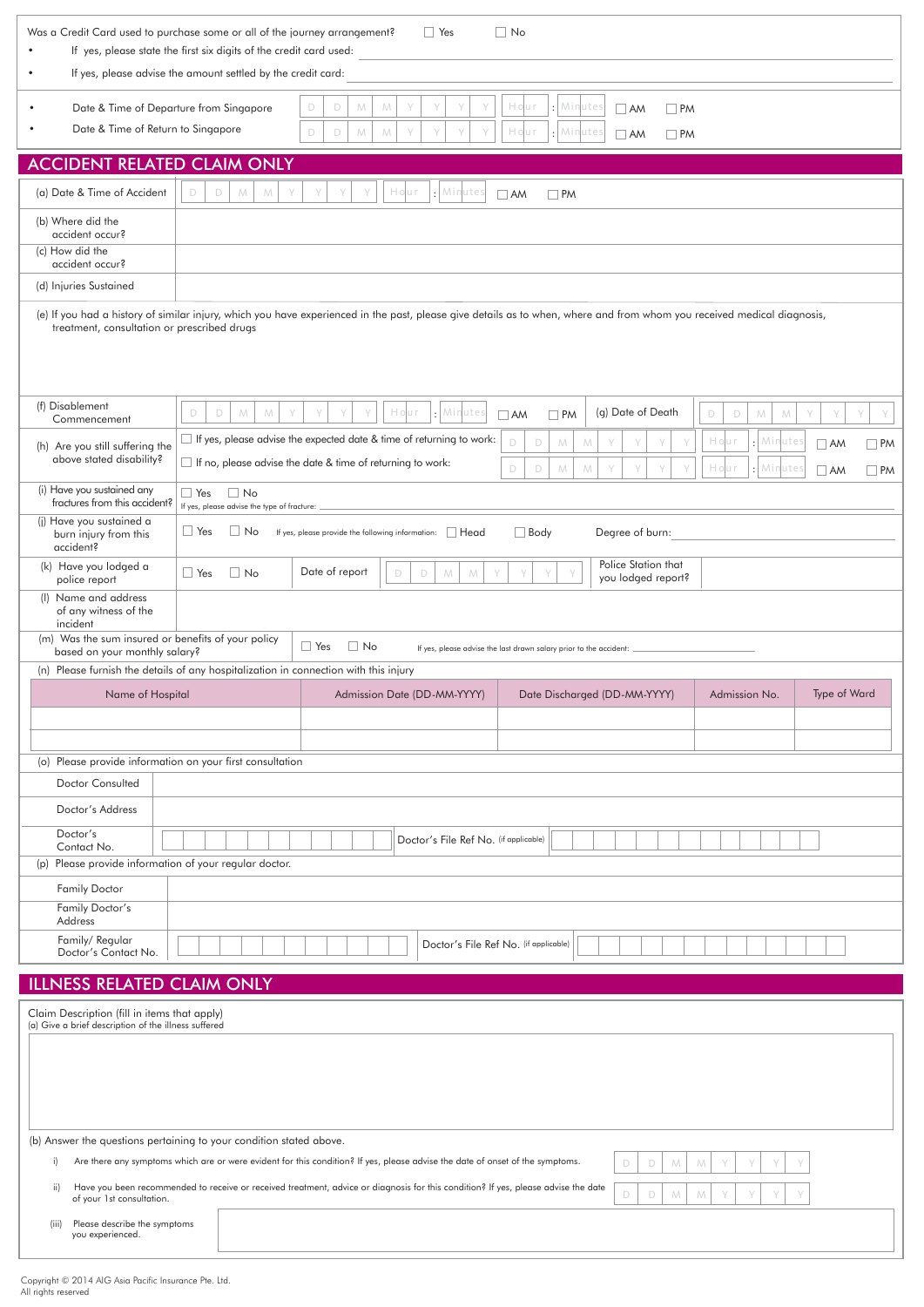|                                        | (c) Please provide information on your first consultation.                            |                                                                                                                  |                                       |                              |               |              |
|----------------------------------------|---------------------------------------------------------------------------------------|------------------------------------------------------------------------------------------------------------------|---------------------------------------|------------------------------|---------------|--------------|
| Doctor Consulted                       |                                                                                       |                                                                                                                  |                                       |                              |               |              |
| Doctor's Address                       |                                                                                       |                                                                                                                  |                                       |                              |               |              |
| Doctor's<br>Contact No.                |                                                                                       |                                                                                                                  | Doctor's File Ref No. (if applicable) |                              |               |              |
| (d)                                    | Please provide information of your regular doctor.                                    |                                                                                                                  |                                       |                              |               |              |
| <b>Family Doctor</b>                   |                                                                                       |                                                                                                                  |                                       |                              |               |              |
| Family Doctor's<br>Address             |                                                                                       |                                                                                                                  |                                       |                              |               |              |
| Family/Regular<br>Doctor's Contact No. |                                                                                       |                                                                                                                  | Doctor's File Ref No. (if applicable) |                              |               |              |
|                                        | (e) Please furnish the details of any hospitalization in connection with this illness |                                                                                                                  |                                       |                              |               |              |
| Name of Hospital                       |                                                                                       | Admission Date (DD-MM-YYYY)                                                                                      |                                       | Date Discharged (DD-MM-YYYY) | Admission No. | Type of Ward |
|                                        |                                                                                       |                                                                                                                  |                                       |                              |               |              |
|                                        |                                                                                       |                                                                                                                  |                                       |                              |               |              |
|                                        |                                                                                       |                                                                                                                  |                                       |                              |               |              |
|                                        |                                                                                       |                                                                                                                  |                                       |                              |               |              |
|                                        |                                                                                       | (f) Have any of your family members experienced this similar or related illness? If yes, please provide details. |                                       |                              |               |              |

| Relationship of Family Member | Nature of Illness | Date Diagnosed (DD-MM-YYYY) | If Deceased, Date (DD-MM-YYYY) | Age |
|-------------------------------|-------------------|-----------------------------|--------------------------------|-----|
|                               |                   |                             |                                |     |
|                               |                   |                             |                                |     |
|                               |                   |                             |                                |     |
|                               |                   |                             |                                |     |

(g) Are there any other illness/complaints suffered by you prior to this event? If yes, please provide details.

# TRAVEL CANCELLATION / CURTAILMENT / POSTPONEMENT

| Please tick the appropriate box:                                   | Travel Curtailment<br>Travel Cancellation                                                                                                                                                                                                                        | $\Box$ Postponement                                           |                                                             |                                                                                            |  |  |  |
|--------------------------------------------------------------------|------------------------------------------------------------------------------------------------------------------------------------------------------------------------------------------------------------------------------------------------------------------|---------------------------------------------------------------|-------------------------------------------------------------|--------------------------------------------------------------------------------------------|--|--|--|
| <b>Travel Booking Date</b>                                         | D<br>D<br>M<br>M                                                                                                                                                                                                                                                 |                                                               | Date of event that resulted in the cancellation/curtailment | D<br>D<br>M<br>M                                                                           |  |  |  |
| Original Scheduled<br>Departure/ Return Date                       | Y<br>D<br>D<br>M<br>M                                                                                                                                                                                                                                            | Location of Incident Causing Claim                            |                                                             |                                                                                            |  |  |  |
| Cancellation/<br><b>Curtailment Reasons</b>                        | $\Box$ Earthquake<br>Fire<br><b>T</b> sunami<br>$\Box$ Strike Riot, Civil Unrest, Civil Commotion resulting in cancellation of scheduled flights<br>Death, Serious Sickness, Injury (please specify illness/sickness/injury):<br>$\Box$ Others (please specify): | Volcano Eruption                                              | Extreme Weather                                             | Airspace/Multiple Airport Closures<br>Travel Agent Insolvency<br>$\Box$ Epidemic/ Pandemic |  |  |  |
| Was a home government<br>warning issued?                           | $\Box$ Yes<br>$\overline{\phantom{a}}$ No                                                                                                                                                                                                                        | Amount Paid by you                                            |                                                             |                                                                                            |  |  |  |
| Has compensation been<br>made by other parties?                    | $\Box$ Yes<br>$\Box$ No                                                                                                                                                                                                                                          | If yes, please state amount compensated by other parties.     |                                                             |                                                                                            |  |  |  |
|                                                                    | If travel cancellation is due to death, serious sickness of the insured's immediate family member/ Travel companion please state their:                                                                                                                          |                                                               |                                                             |                                                                                            |  |  |  |
| Full Name:                                                         |                                                                                                                                                                                                                                                                  |                                                               | Relationship to Policyholder/ Insured:                      |                                                                                            |  |  |  |
|                                                                    | Did you need to cancel / curtail your trip because of a relative who is not travelling with you or because of a travelling companion?                                                                                                                            |                                                               |                                                             | $\Box$ No<br>$\Box$ Yes                                                                    |  |  |  |
| Please indicate which                                              | Travelling Companion<br>$\Box$ Relative<br>Please advise their name:                                                                                                                                                                                             |                                                               |                                                             | If a Relative, please advise their Relationship to you:                                    |  |  |  |
| Date you became aware of the need to<br>cancel / curtail your trip | D<br>M<br>M<br>D                                                                                                                                                                                                                                                 | Date you informed your carrier/<br>travel agent/tour operator |                                                             | D<br>D<br>M<br>M                                                                           |  |  |  |
|                                                                    | Name, address and contact number of your usual doctor (if you need to cancel / curtail your trip on medical grounds, including death)                                                                                                                            |                                                               |                                                             |                                                                                            |  |  |  |
|                                                                    |                                                                                                                                                                                                                                                                  |                                                               |                                                             |                                                                                            |  |  |  |
|                                                                    | Details of trip costs, refunds due or paid and additional expenses incurred (continue on a separate sheet if necessary)                                                                                                                                          |                                                               |                                                             |                                                                                            |  |  |  |
| Item                                                               |                                                                                                                                                                                                                                                                  | Amount                                                        | Refund Due or Paid                                          | Additional Expenses (for Curtailment)                                                      |  |  |  |
|                                                                    |                                                                                                                                                                                                                                                                  |                                                               |                                                             |                                                                                            |  |  |  |
|                                                                    |                                                                                                                                                                                                                                                                  |                                                               |                                                             |                                                                                            |  |  |  |
|                                                                    |                                                                                                                                                                                                                                                                  |                                                               |                                                             |                                                                                            |  |  |  |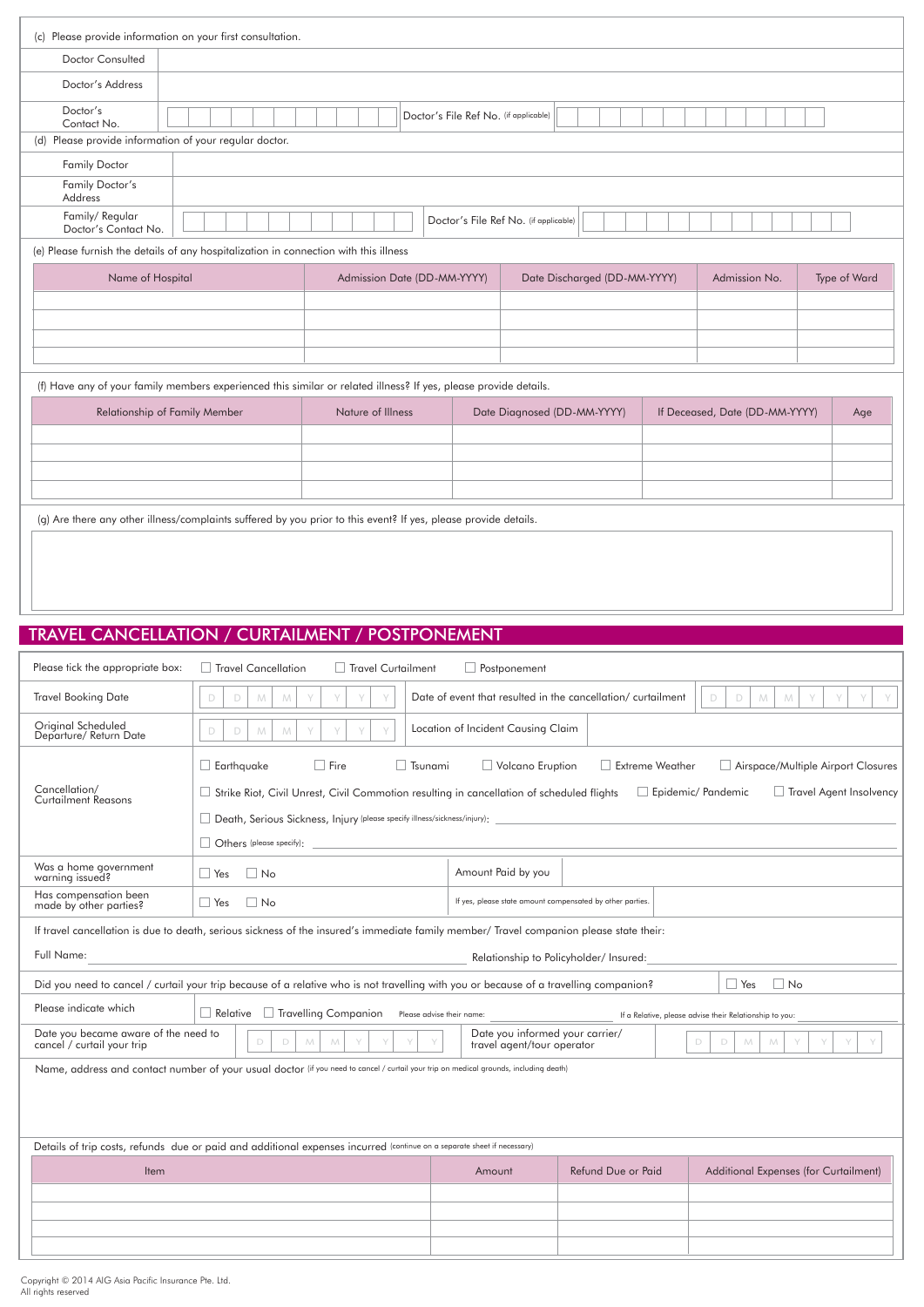| TRAVEL DELAY / MISCONNECTION /                                                                                                                                                                     |                                                                                             |                                                                             | <b>FLIGHT OVERBOOKING, DIVERSION</b>                                                                                                                                                            |                                                   |  |
|----------------------------------------------------------------------------------------------------------------------------------------------------------------------------------------------------|---------------------------------------------------------------------------------------------|-----------------------------------------------------------------------------|-------------------------------------------------------------------------------------------------------------------------------------------------------------------------------------------------|---------------------------------------------------|--|
| Please tick the appropriate box:                                                                                                                                                                   | $\Box$ Travel Delay                                                                         | Travel Misconnection                                                        | $\Box$ Flight Overbooking                                                                                                                                                                       | $\Box$ Flight Diversion                           |  |
| Location of Incident causing<br>the claim:                                                                                                                                                         |                                                                                             |                                                                             |                                                                                                                                                                                                 |                                                   |  |
| Causes                                                                                                                                                                                             | $\Box$ Earthquake<br>$\Box$ Terrorism<br>$\Box$ Others (please specify):                    | $\Box$ Fire<br>$\Box$ Tsunami<br>Strike Riot, Civil Unrest, Civil Commotion | Volcano Eruption<br>$\Box$ Carrier Defect                                                                                                                                                       | Adverse Weather<br>Airport Closure                |  |
| Carrier Type:                                                                                                                                                                                      | $\Box$ Bus<br>$\Box$ Aircraft                                                               | $\Box$ Train                                                                | Others (please specify):                                                                                                                                                                        |                                                   |  |
| Original Flight Details                                                                                                                                                                            | Departure<br>D<br>D<br>Date & Time:<br>Arrival<br>D<br>D<br>Date & Time:                    | M<br>M<br>M<br>M                                                            | Hour<br>Minutes<br>$\Box$ AM<br>Minute<br>Hour<br>$\Box$ AM                                                                                                                                     | <b>PM</b><br>Location:<br>$\Box$ PM               |  |
| Actual Flight Details                                                                                                                                                                              | Departure<br>D<br>D<br>Date & Time:<br>Arrival<br>D<br>D<br>Date & Time:                    | M<br>M<br>M<br>M<br>Υ                                                       | : Minutes<br>Hо<br>$\Box$ AM<br>: Minutes<br>Hо<br>uτ<br>$\Box$ AM                                                                                                                              | $\Box$ PM<br>Location:<br>$\Box$ PM               |  |
| Actual Arrival of incoming connecting carrier from airport / ferry port, etc<br>(For travel misconnection only)                                                                                    |                                                                                             | D<br>D<br>M                                                                 | Hour<br>M                                                                                                                                                                                       | : Minutes<br>$\Box$ AM<br>$\Box$ PM               |  |
| Length of Delay                                                                                                                                                                                    | : Minutes<br>Hour                                                                           |                                                                             |                                                                                                                                                                                                 |                                                   |  |
| Please state the reason provided<br>by the tour operator, airline,<br>cruise company, rail company<br>etc for the cause of the delay:                                                              |                                                                                             |                                                                             |                                                                                                                                                                                                 |                                                   |  |
| Did you receive any compensation from the<br>service provider? (e.g.: airline, cruise company, etc)                                                                                                |                                                                                             | $\Box$ Yes<br>$\Box$ No                                                     | If yes, please provide details on the compensation or cash settlement amount received :<br>If no, please provide evidence of denial of compensation from the service provider.                  |                                                   |  |
| <b>BAGGAGE DELAY</b>                                                                                                                                                                               |                                                                                             |                                                                             |                                                                                                                                                                                                 |                                                   |  |
| <b>Planned Arrival Date</b><br>D<br>D                                                                                                                                                              | M<br>M                                                                                      | Y                                                                           | <b>Actual Arrival Date</b><br>D<br>D                                                                                                                                                            | M<br>M                                            |  |
| <b>Planned Arrival Time</b><br>Hour                                                                                                                                                                | : Minutes<br>$\Box$ AM                                                                      | $\Box$ PM                                                                   | Hour<br><b>Actual Arrival Time</b>                                                                                                                                                              | : Minutes<br>$\Box$ AM<br><b>PM</b>               |  |
| Place of Departure                                                                                                                                                                                 |                                                                                             |                                                                             |                                                                                                                                                                                                 |                                                   |  |
| Did you receive any compensation from the<br>service provider? (e.g.: airline, cruise company, etc)                                                                                                |                                                                                             | $\Box$ Yes<br>$\Box$ No                                                     | If yes, please provide details on the compensation or cash settlement amount received :<br>If no, please provide evidence of denial of compensation from the service provider.                  |                                                   |  |
|                                                                                                                                                                                                    |                                                                                             |                                                                             | <b>BAGGAGE DAMAGE / LOSS OF PERSONAL EFFECTS, TRAVEL DOCUMENTS AND MONEY</b>                                                                                                                    |                                                   |  |
| Please tick the appropriate box:                                                                                                                                                                   | $\Box$ Baggage Loss                                                                         | $\Box$ Baggage Damage                                                       | $\Box$ Damage/ Loss of Personal Effects                                                                                                                                                         | □ Loss of Travel Document<br>$\Box$ Loss of Money |  |
| Cause of Loss                                                                                                                                                                                      | Destroyed or Lost due to Natural Disaster:<br>$\Box$ Earthquake<br>Robbery, Burglary, Theft | $\Box$ Fire<br>$\Box$ Tsunami                                               | $\Box$ Volcano Eruption<br>Extreme Weather<br>Damage or Lost while held by Airline or Service Provider                                                                                          | Others (please specify):                          |  |
| Please provide details on the circumstances<br>surrounding the incident and the precautions<br>taken to protect your property                                                                      |                                                                                             |                                                                             |                                                                                                                                                                                                 |                                                   |  |
| Where did the loss / theft / damage occur?                                                                                                                                                         |                                                                                             |                                                                             |                                                                                                                                                                                                 |                                                   |  |
| Date and time of the loss / theft / damage                                                                                                                                                         |                                                                                             | D<br>M<br>D<br>M                                                            | Hour<br>Minutes                                                                                                                                                                                 | $\Box$ PM<br>$\Box$ AM                            |  |
| To whom the incident was reported<br>(e.g.: police, airline, cruise company, etc)                                                                                                                  |                                                                                             |                                                                             |                                                                                                                                                                                                 |                                                   |  |
| Date and time reported                                                                                                                                                                             |                                                                                             | D<br>D<br>M<br>M                                                            | Hour<br>Minutes                                                                                                                                                                                 | $\Box$ PM<br>$\Box$ AM                            |  |
| Were your items in the custody of the<br>carrier / service provider?                                                                                                                               |                                                                                             | $\Box$ No<br>$\Box$ Yes                                                     |                                                                                                                                                                                                 | Service Provider Contact No.                      |  |
| Did you receive any compensation from the<br>service provider? (e.g.: airline, cruise company, etc)                                                                                                |                                                                                             | $\Box$ Yes                                                                  | $\Box$ No $\Box$ If yes, please provide details on the compensation or cash settlement amount received :<br>If no, please provide evidence of denial of compensation from the service provider. |                                                   |  |
| Where were the items located at the time of the loss,<br>theft or damage?                                                                                                                          |                                                                                             |                                                                             |                                                                                                                                                                                                 |                                                   |  |
| $\Box$ Yes<br>No If yes, please provide details on the actions taken:<br>Any Action taken to attempt the recovert if your property?<br>If yes, please provide details for not attempting recovery: |                                                                                             |                                                                             |                                                                                                                                                                                                 |                                                   |  |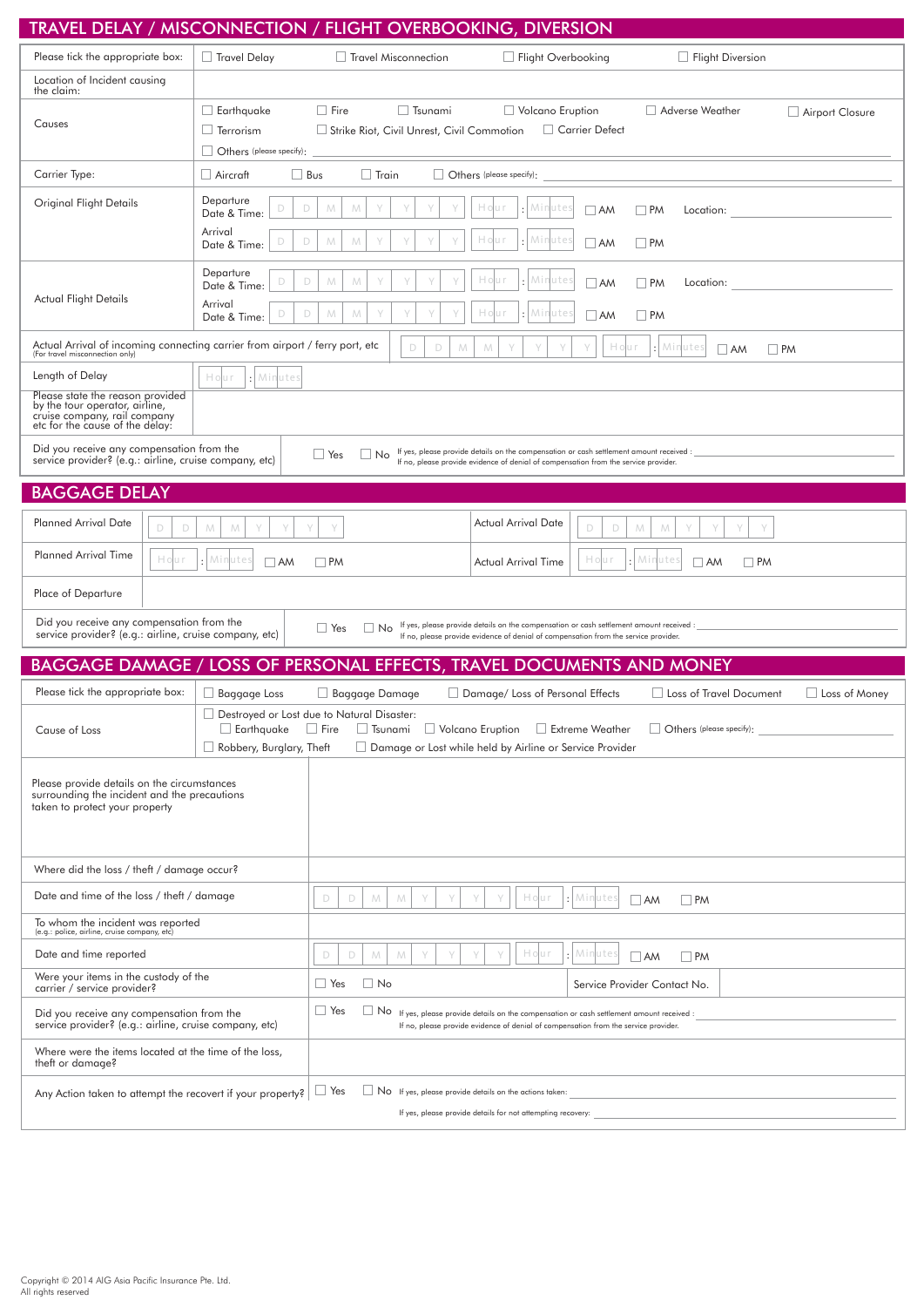Details of damaged, stolen, destroyed or lost personal effects (continue on a separate sheet if necessary). Please provide full details of each item claimed for. (For cameras, include<br>the make and model number, lens detail to substantiate ownership should be provided whenever possible.

| Description of item | Owner's Name | <b>Place of Purchase</b> | Date of Purchase | <b>Purchase Method</b> | Purchase Price |
|---------------------|--------------|--------------------------|------------------|------------------------|----------------|
|                     |              |                          |                  |                        |                |
|                     |              |                          |                  |                        |                |
|                     |              |                          |                  |                        |                |
|                     |              |                          |                  |                        |                |
|                     |              |                          |                  |                        |                |

#### Loss/Theft of Money

| Amount of Cash & Travelers' cheques taken on trip |                   |      | Amount of cash & travelers cheques damaged, stolen, destroyed or lost during the trip |                   |      |          |
|---------------------------------------------------|-------------------|------|---------------------------------------------------------------------------------------|-------------------|------|----------|
| Owner's Name                                      | Traveler's Cheque | Cash | Currency                                                                              | Traveler's Cheque | Cash | Currency |
|                                                   |                   |      |                                                                                       |                   |      |          |
|                                                   |                   |      |                                                                                       |                   |      |          |
|                                                   |                   |      |                                                                                       |                   |      |          |
|                                                   |                   |      |                                                                                       |                   |      |          |

Loss of Travel Documents Please detail the expenses you incurred in obtaining a replacement passport or travel document (continue on a separate sheet if necessary)

| Owner's Name | Description                               | Amount | Currency |  |  |  |
|--------------|-------------------------------------------|--------|----------|--|--|--|
|              | <b>Additional Travel Expenses</b>         |        |          |  |  |  |
|              | <b>Additional Accommodation Costs</b>     |        |          |  |  |  |
|              | <b>Travel Documents Replacement Costs</b> |        |          |  |  |  |
|              | Total expense                             |        |          |  |  |  |

### PERSONAL LIABILITY ABROAD

| Which of the following are you being held liable for?                                                                                    |     | Damages                                                                       |    | <b>Medical Compensation</b>                     |                                                         |  |                            |
|------------------------------------------------------------------------------------------------------------------------------------------|-----|-------------------------------------------------------------------------------|----|-------------------------------------------------|---------------------------------------------------------|--|----------------------------|
| Please provide details of the circumstances                                                                                              |     |                                                                               |    |                                                 |                                                         |  |                            |
| Please provide details on the extent of<br>damages or injuries sustained by the other<br>party/person (please attach photos):            |     |                                                                               |    |                                                 |                                                         |  |                            |
| Have you instructed solicitors to represent<br>you at this time?                                                                         | Yes | $\Box$ No                                                                     |    | If yes, please provide the name of solicitors : |                                                         |  | Solicitors contact number: |
| Was the accident due to carelessness<br>or negligence on your part?                                                                      |     | Yes<br>$\overline{\phantom{a}}$ No<br>Have you in any way admitted liability? |    | $\Box$ Yes                                      | $\Box$ No                                               |  |                            |
| Name and address of any witness<br>to the incident                                                                                       |     |                                                                               |    |                                                 | Name and<br>address(es) of the<br>other party / parties |  |                            |
| If any, which Police Officer and Police Station<br>did you report the occurrence?                                                        |     |                                                                               |    |                                                 |                                                         |  |                            |
| If a claim has been made upon you,<br>was the amount of such claim specified?                                                            |     | Yes                                                                           | No |                                                 | If yes, please state the amount                         |  |                            |
| Please provide any additional information<br>which you consider would help us in dealing<br>with any claim that may be made against you. |     |                                                                               |    |                                                 |                                                         |  |                            |

# COMPASSIONATE VISIT / HOSPITAL VISITATION / STAFF REPLACEMENT / CHILD FRAUD

| Reason for additional travel and<br>accommodation expenses?                                                       | Death<br>Serious Sickness / Serious Injury                                                               |              |
|-------------------------------------------------------------------------------------------------------------------|----------------------------------------------------------------------------------------------------------|--------------|
| Please provide description of loss                                                                                |                                                                                                          |              |
| Period of Hospitalization from                                                                                    | $10$<br>$\Box$<br>D<br>D<br>Y<br>D<br>M<br>V<br>$\vee$<br>M<br>M<br>V<br>M<br>$\vee$<br>$\vee$<br>$\vee$ | Y            |
| Please state their name and relationship to you                                                                   | Relationship:<br>Name:                                                                                   |              |
| Details of accomodation expenses and<br>additional travel expenses<br>(continue on a seperate sheet if necessary) |                                                                                                          |              |
|                                                                                                                   | <b>Item</b>                                                                                              | Amount       |
| <b>Accommodation Costs</b>                                                                                        |                                                                                                          |              |
| <b>Additional Travel Expenses</b>                                                                                 |                                                                                                          |              |
| Others, please specify                                                                                            |                                                                                                          |              |
|                                                                                                                   |                                                                                                          | Total amount |